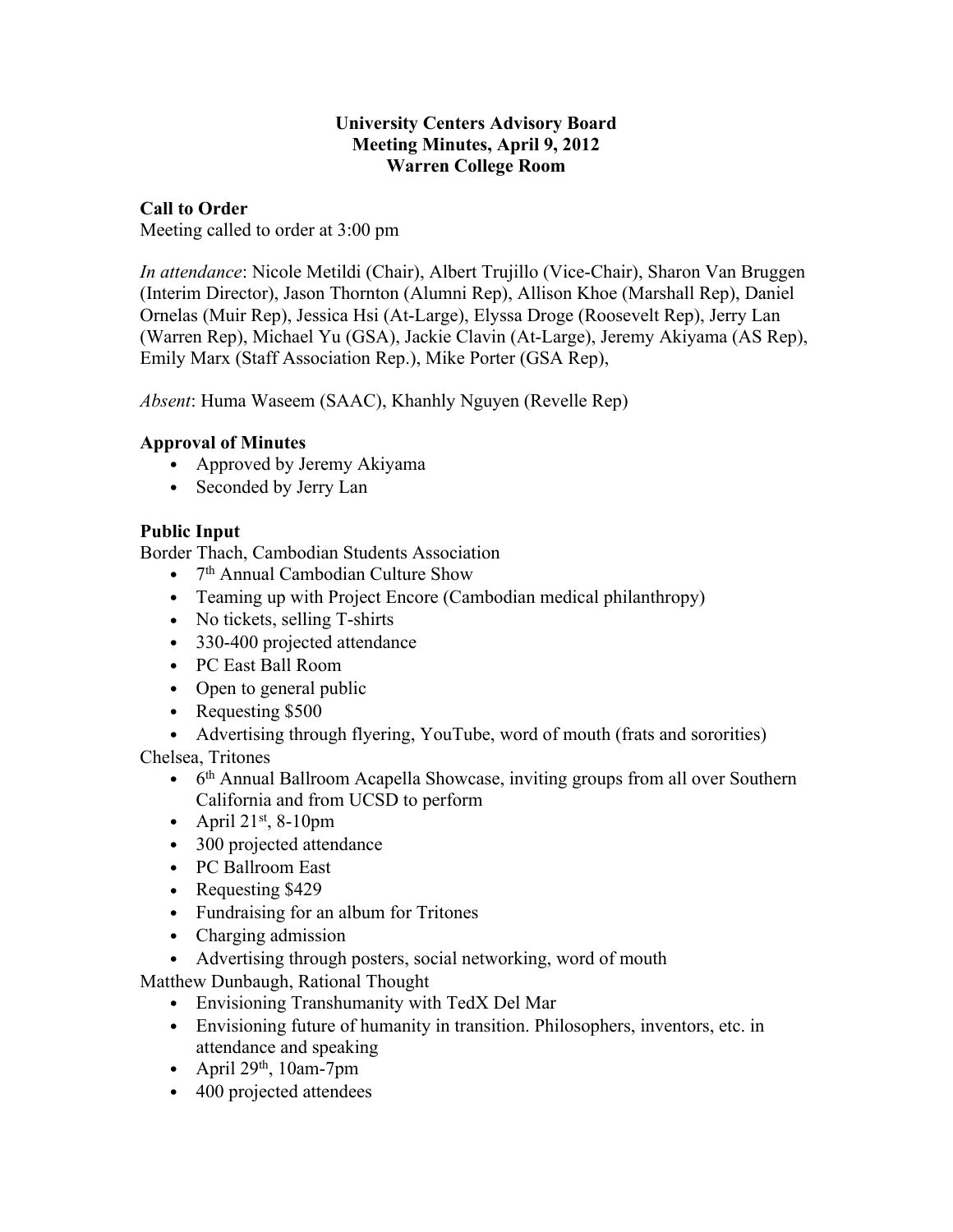- Price Center theater
- Open to general public
- Requesting  $+$ \$319

• Students and low-income non-students can apply for free tickets Breanne Kebely, Alpha Chi Omega

- Mr. Alpha Chi, male talent pageant, 7pm-10pm
- $\bullet$  April 17<sup>th</sup>
- Fundraising for Becky's House and victims of domestic violence
- Tabling and flyering
- Price Center Ballrooms A/B
- Requesting \$500
- \$7+\$1(box office charge) ticket price
- Open to general public

Ballroom Dance Club

- Requesting \$88
- Bi-quarterly dance

Sascha Zandevakili, Persian Club

- Cultural Show to celebrate Iranian New Year
- Free to students
- 500-600 projected attendees
- Requesting \$500 (Received around \$100 previously)
- Price Center Ballroom West A/B
- Advertising around UCSD and general public
- Free to attend
- Not a fundraiser

### **Icebreaker**

**Roll Call**

• Sheet being sent around

**Chair Report,** *Nicole Metildi*

- Chair/Vice Chair and At-Large Application Review
	- o "Year" to "Graduation Year"
	- o Straw Poll, Chair/Vice Chair application looks good:

Yes: all

No: none

o Straw Poll , At-Large application looks good:

Yes: all

No: none

- o Applications due week 4
- o All interviews during week 5 and 6
- o Approve members by week 6 or 7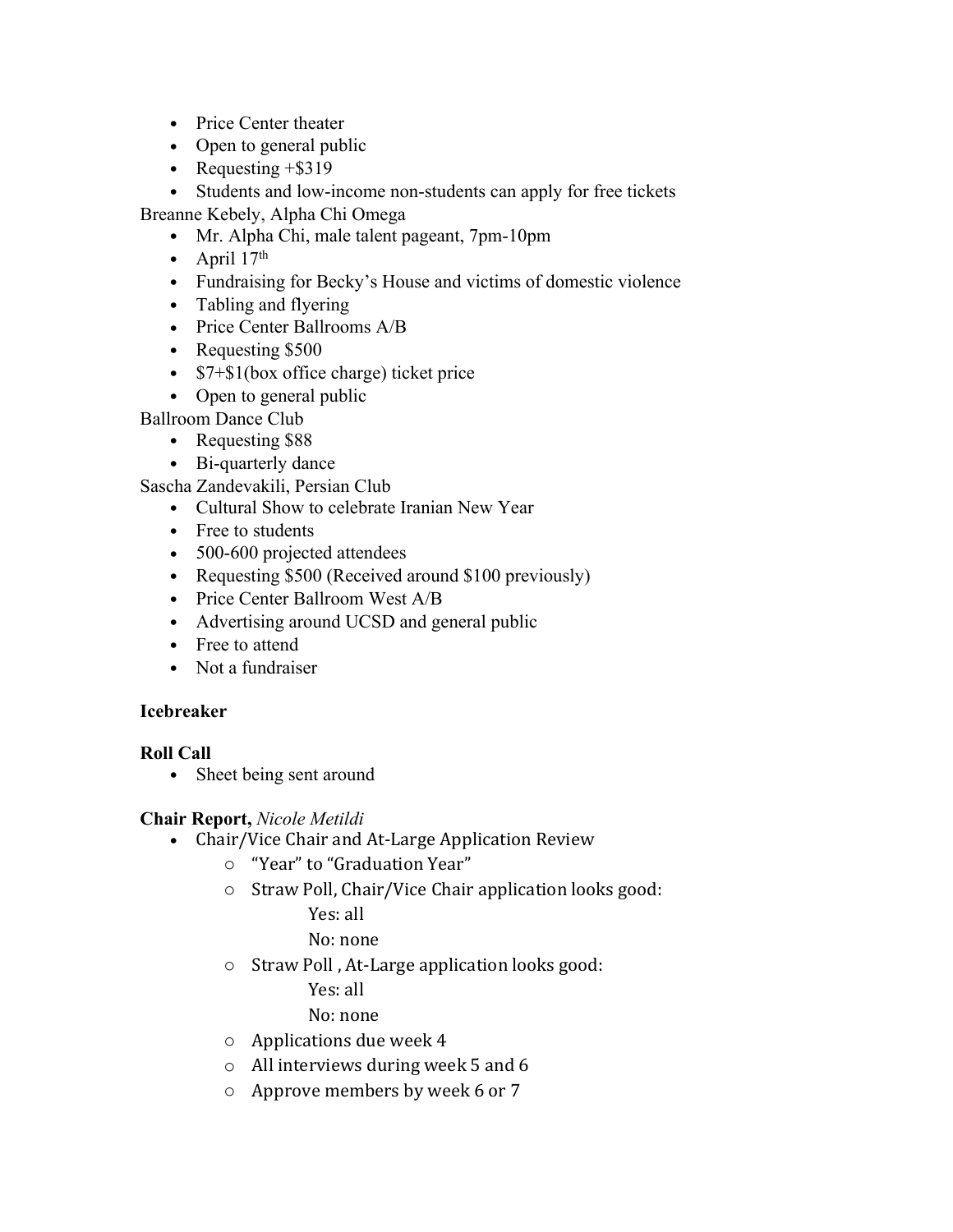- Ad hoc election committee: Nicole, Elyssa, Jackie
- Charter amendments for Chair Duties
	- o Amend UCAB Charter: UCAB Chair should attend AS meetings, Vice-Chair attends GSA meetings (when relevant)
	- o Don't need to stay for whole meeting, just relevant topics
	- o All in favor of amendment
- Co-op update
	- o Meetings during weeks 1-3
		- General Store has set date (April 12)
		- Food Coop, Groundworks, Che Café communication in the works
- Executive Advisory Committee
	- $\circ$  May 1<sup>st</sup>, 1:30-2:30, Green Table

# **Vice-Chair Report,** *Albert Trujillo*

- Space Allocation Timeline
	- o Week 2: Post notices on all student org offices
	- o Week 3: Email student orgs, online application available Mon, April 16
	- o Week 4: Committee meets, drafts announcements, review spaces
	- o Week 6: application closes Mon, May 7. Committee meets, allocates space, prepares notices
	- o Week 7: Allocations announced Wed, May 16. Post online, email orgs May be shifted to Friday
	- o Have computer program process points

### **Interim Director Report,** *Sharon VanBruggen*

- Space Allocation Criteria
- Theater seating  $-$  Outlets
	- **o** Outlets in theater space, up to 80. Funding from Academic Affairs
- Triton Day
	- **o** University Centers were very busy
	- **o** 24,000 people in attendance
- Hair Salon Logos
	- **o** Save for next meeting

### **Member Reports**

### **New Business**

- Tech Fee Balance: around \$6000
- Tech Fee Subsidies:
- Cambodian Culture Show
	- o AS funded \$825 AV-Tech fee
	- o UCAB cannot fund
	- o Jessica Hsi moved to decline
	- o Jason Thornton seconded